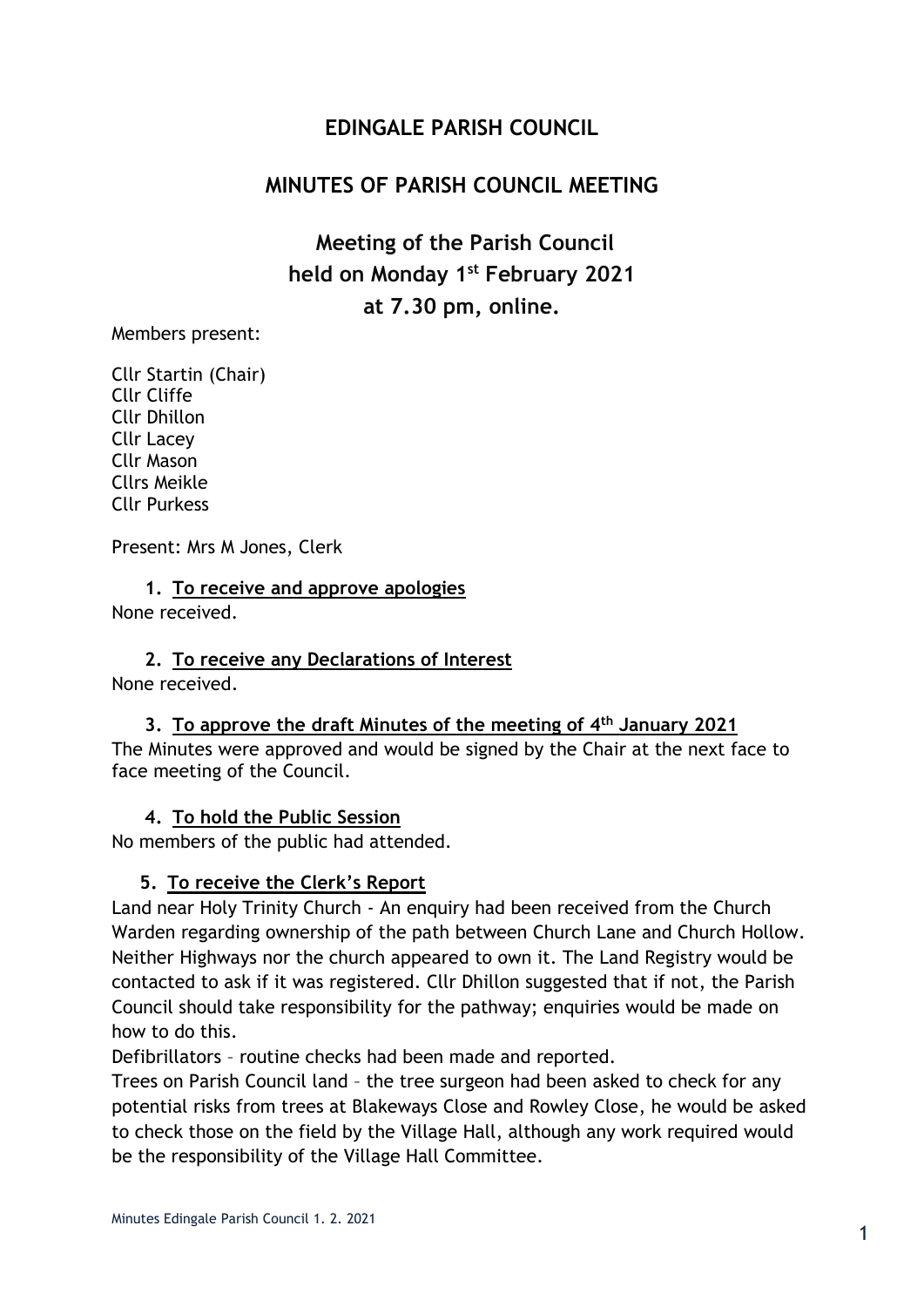Potholes in Pessall Lane – non urgent works orders had been made, if they were worse they could be reported again, photographs would help with this. Village Maintenance – the insurance details and signed contract for mowing work had been received from the contractor, along with his quote to clean the road signs, he would be asked to do this work.

Right of Way off Raddle Lane – the damaged stile had been reported.

Contingency plans - the Clerk had prepared relevant information and sent a copy of the Parish Council files to the Chair as agreed.

### **6. To consider any planning matters**

No new applications.

Previous applications:

| 20/00647/OUT | Land adj Walton | Outline application    | Pending           |
|--------------|-----------------|------------------------|-------------------|
|              | House, Church   | for the erection of    | consideration     |
|              | Hollow          | one dwelling           |                   |
| 20/01005/FUL | The Barn, Mill  | COU to live/work unit  | Pending           |
|              | Lane            |                        | consideration     |
| 20/00560/LBC | Chetwynd Bridge | Listed building        | Pending           |
|              |                 | consent for works to   | consideration and |
|              |                 | bridge                 | consent from      |
|              |                 |                        | English Heritage  |
| 20/01278/FUH | Woodside Barn,  | conversion of existing | Pending           |
|              | Mill Lane       | garage, new link       | consideration     |
|              |                 | section and carport    |                   |

## **7. To receive an update on a Parish Council logo.**

Cllr Mason and the Clerk had met a local designer to discuss ideas for a logo design for the village signs, this project would be on-going.

## **8. To consider request for a litter bin in Pessall Lane.**

A resident had suggested that a bin was required near to the path by Pessall Brook to resolve the litter problem there. RESOLVED to approve this. The Clerk would make the arrangements with Lichfield District Council.

## **9. To consider dog barking complaints.**

Environmental Health had been contacted following several complaints to Councillors about a local property where dogs were barking continuously; they had confirmed that individuals affected by the noise needed to report their concerns to them directly, they would be asked to provide evidence and Environmental Health could then take action.